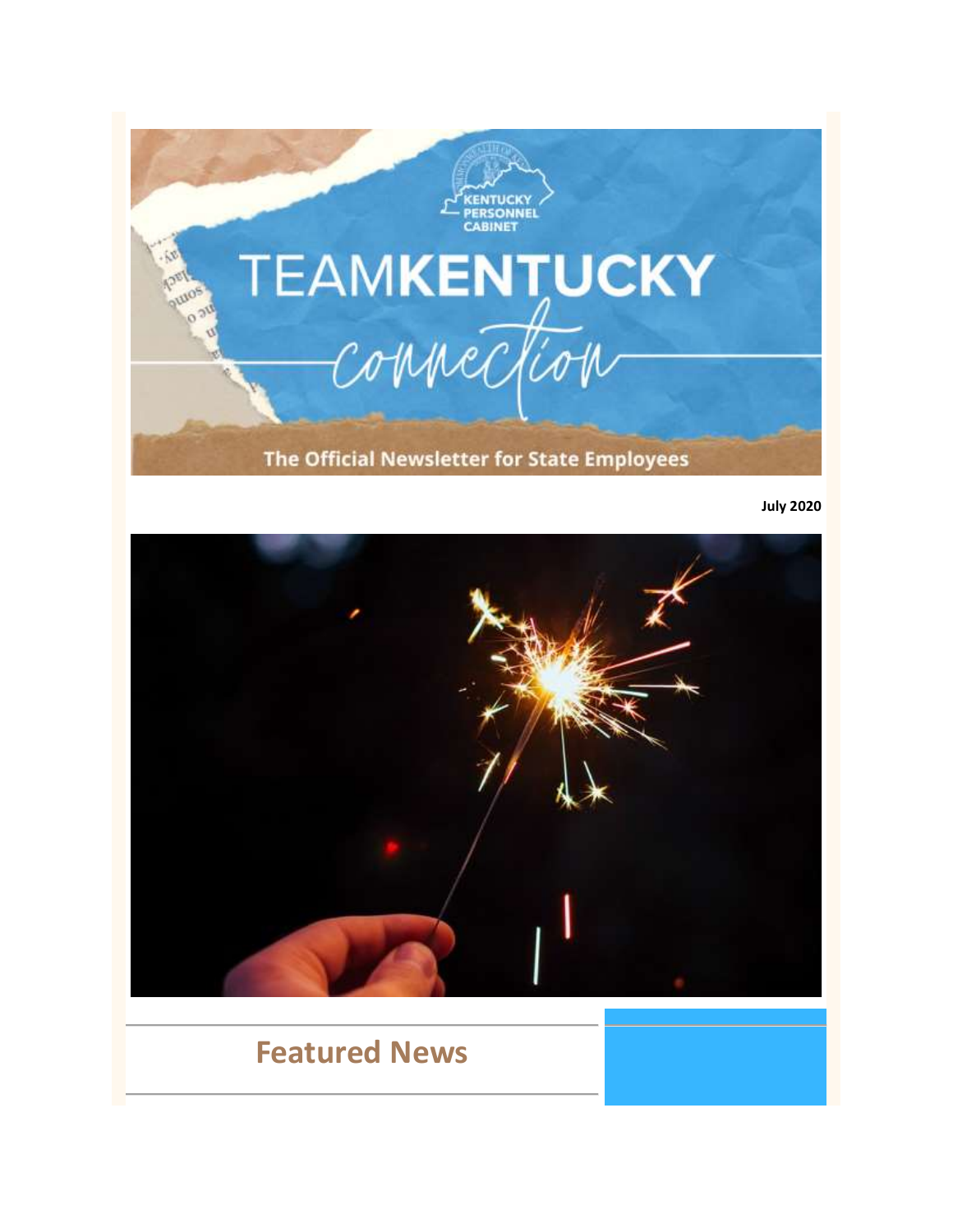

## **[Kentucky COVID-19 Updates](https://govstatus.egov.com/kycovid19)**

Since Governor Beshear signed Executive Order 2020-215 on March 6, 2020 declaring a State of Emergency in response to the COVID-19 public health emergency, the Commonwealth of

Kentucky has taken specific, deliberate steps to protect the health of its citizens and its employees.

One of these steps is to provide testing opportunities for state employees and contractors through a partnership with First Care Clinics. Employees and contractors can receive COVID-19 testing at any of the 13 First Care Clinics' testing sites throughout the state or the drive-thru testing site located at the Sower Building in Frankfort.

With supervisor prior-approval, all Executive Branch state employees will be given up to two (2) hours, with reasonable drivetime, to register for and complete their test at any of the locations. Testing dates and hours are provided below:

**[Testing Dates For State Employees and Contractors](https://personnel.ky.gov/DHRA/COVID19-DrivethruTesting_06302020.pdf)**

August 4-7 September 1-4 October 20-23 November 17-20 December 15-18

Updates and reminders will be provided by the Personnel Cabinet via work email, social media posts and the Personnel Cabinet app!

[Click here to view COVID-19 testing FAQ](https://personnel.ky.gov/DHRA/COVID19-FirstCareTestingFAQ.pdf)

For the most accurate and up-to-date Kentucky COVID-19 info, visit [kycovid19.ky.gov.](https://govstatus.egov.com/kycovid19)

## **COVID-19 Hotline (800) 722-5725**



**FEATURED WEBINAR [Alone at Work: Isolation](https://personnel.ky.gov/Lists/CalendarOfEvents/DispForm.aspx?ID=384&Source=https%3A%2F%2Fpersonnel%2Eky%2Egov%2FPages%2Femployeeevents%2Easpx)  [Risks When](https://personnel.ky.gov/Lists/CalendarOfEvents/DispForm.aspx?ID=384&Source=https%3A%2F%2Fpersonnel%2Eky%2Egov%2FPages%2Femployeeevents%2Easpx)  [Telecommuting, July 28](https://personnel.ky.gov/Lists/CalendarOfEvents/DispForm.aspx?ID=384&Source=https%3A%2F%2Fpersonnel%2Eky%2Egov%2FPages%2Femployeeevents%2Easpx)**

COVID-19 has resulted in

massive changes in the way we live and work. Working at home has its benefits, but due to our need for human contact, the lack of social interaction can result in mental and physical problems.



## MyPurpose **[Get Started Today!](https://mypurpose.ky.gov/)**

- Access over 2,000 training courses and webinars.
- Connect with team members.
- Apply for career opportunities.



## **[Download the app!](https://youtu.be/HJ3xwpwmDf4)**

- Quick access to benefits, careers, pay and other employment resources.
- Receive instant notifications during emergency situations.
- Stay in the know with the latest employee news.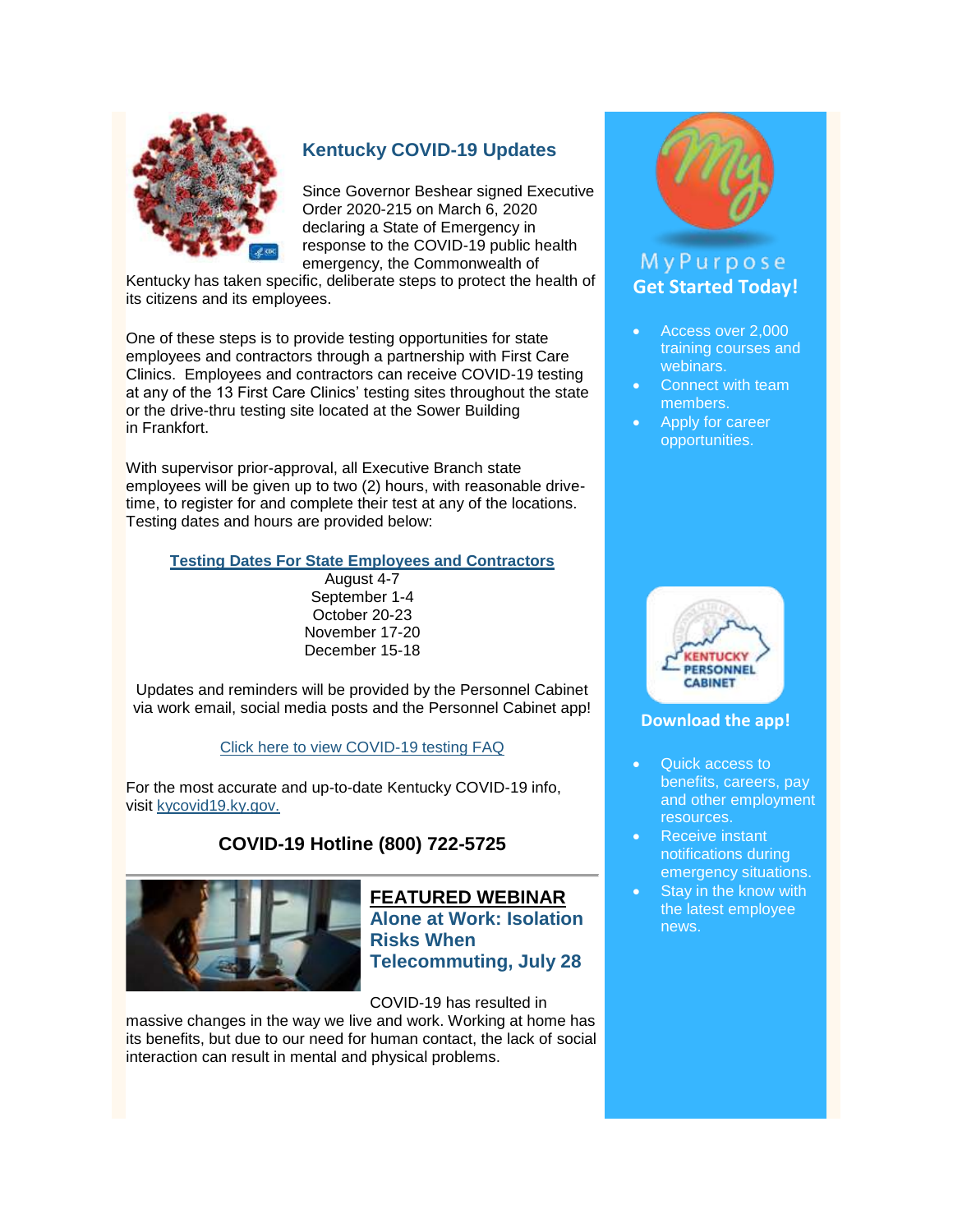This workshop presented by KEAP will review the research on isolation's effect on the body and mind, and explore what you can do to decrease those risks. [Click here to register today!](https://mykentucky.gov/app/mypurpose/)



## **Mid-Year Interim Reviews are Here!**

Eligible employees and managers/evaluators have received mid-year interim review tasks from MyPURPOSE, covering performance from January 1 – June 30. Remember that these must be completed no later than July 31.

Employees, be sure to take advantage of the new employee selfreview step to provide feedback to your evaluators on your performance. Also, be sure to complete the final employee acknowledgment step to finish out the process. If you have questions, please contact your Agency Performance Management Administrator.

#### [Click here to access performance management resources](https://personnel.ky.gov/Pages/learning-PerfEval.aspx)



## **Win a \$25 Amazon gift card!**

Whether it is lounging on a beach, traveling to new locations or just relaxing at home, Kentucky Deferred Comp is here to help you achieve your vision for the future. So show us what you're working for!

## **Enter Kentucky Deferred Comp's Selfie Contest**

- Take a selfie that shows how you envision retirement
- **Send your entry to:** scarlet.murphy@ky.gov, **Subject**: Selfie Contest
- Look for your selfie on our Facebook page (@kypersonnel)

Enter as many selfies as you like. The contest ends at 11:59 p.m. ET on August 31, 2020. We'll announce four winners on September 8, 2020. [Click here to learn more and review the Official Rules,](https://www.kentuckyplans.com/iApp/tcm/kentuckyplans/index.jsp) look for the contest banner.

**Looking for ways to improve your chances of enjoying the retirement you envision?**

**July Events Calendar**

## **[KEAP](https://personnel.ky.gov/Pages/CourseCalendar.aspx) Webinars (Click the links for details)**

- [Tuesday, July 14](https://personnel.ky.gov/Lists/CalendarOfEvents/DispForm.aspx?ID=382&Source=https%3A%2F%2Fpersonnel%2Eky%2Egov%2FPages%2Femployeeevents%2Easpx) **["Mindfulness:](https://personnel.ky.gov/Lists/CalendarOfEvents/DispForm.aspx?ID=382&Source=https%3A%2F%2Fpersonnel%2Eky%2Egov%2FPages%2Femployeeevents%2Easpx)  [Managing the](https://personnel.ky.gov/Lists/CalendarOfEvents/DispForm.aspx?ID=382&Source=https%3A%2F%2Fpersonnel%2Eky%2Egov%2FPages%2Femployeeevents%2Easpx)  [Emotional Brain"](https://personnel.ky.gov/Lists/CalendarOfEvents/DispForm.aspx?ID=382&Source=https%3A%2F%2Fpersonnel%2Eky%2Egov%2FPages%2Femployeeevents%2Easpx)**
- [Wednesday, July 15](https://personnel.ky.gov/Lists/CalendarOfEvents/DispForm.aspx?ID=383&Source=https%3A%2F%2Fpersonnel%2Eky%2Egov%2FPages%2Femployeeevents%2Easpx) **["Building Resilience"](https://personnel.ky.gov/Lists/CalendarOfEvents/DispForm.aspx?ID=383&Source=https%3A%2F%2Fpersonnel%2Eky%2Egov%2FPages%2Femployeeevents%2Easpx)**
- [Tuesday, July 28](https://personnel.ky.gov/Lists/CalendarOfEvents/DispForm.aspx?ID=384&Source=https%3A%2F%2Fpersonnel%2Eky%2Egov%2FPages%2Femployeeevents%2Easpx) **["Alone at Work:](https://personnel.ky.gov/Lists/CalendarOfEvents/DispForm.aspx?ID=384&Source=https%3A%2F%2Fpersonnel%2Eky%2Egov%2FPages%2Femployeeevents%2Easpx)  [Isolation Risks When](https://personnel.ky.gov/Lists/CalendarOfEvents/DispForm.aspx?ID=384&Source=https%3A%2F%2Fpersonnel%2Eky%2Egov%2FPages%2Femployeeevents%2Easpx)  [Telecommuting"](https://personnel.ky.gov/Lists/CalendarOfEvents/DispForm.aspx?ID=384&Source=https%3A%2F%2Fpersonnel%2Eky%2Egov%2FPages%2Femployeeevents%2Easpx)**
- [Wednesday, July 29](https://personnel.ky.gov/Lists/CalendarOfEvents/DispForm.aspx?ID=376&Source=https%3A%2F%2Fpersonnel%2Eky%2Egov%2FPages%2Femployeeevents%2Easpx) **["State Employee](https://personnel.ky.gov/Lists/CalendarOfEvents/DispForm.aspx?ID=376&Source=https%3A%2F%2Fpersonnel%2Eky%2Egov%2FPages%2Femployeeevents%2Easpx)  [Money Management"](https://personnel.ky.gov/Lists/CalendarOfEvents/DispForm.aspx?ID=376&Source=https%3A%2F%2Fpersonnel%2Eky%2Egov%2FPages%2Femployeeevents%2Easpx)**

## **Other Webinars**

 **[Wednesday, July 29](https://mykentucky.gov/app/mypurpose/)  ["Did You Know?](https://mykentucky.gov/app/mypurpose/)  [Financial Resources](https://mykentucky.gov/app/mypurpose/)  [for State Employees'](https://mykentucky.gov/app/mypurpose/)**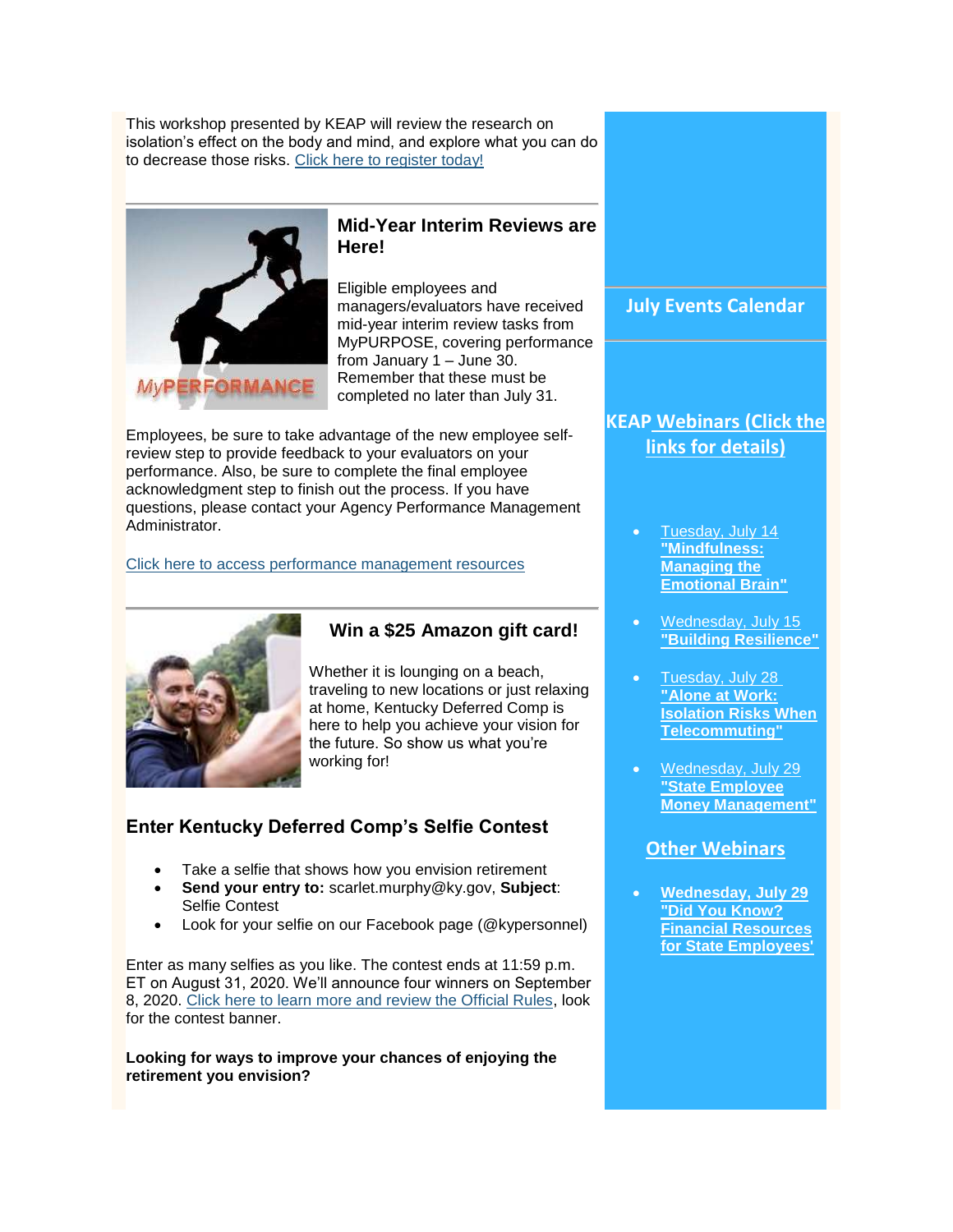- [Click here to visit the financial wellness page on the KDC](https://www.kentuckyplans.com/iApp/tcm/kentuckyplans/index.jsp)  [website](https://www.kentuckyplans.com/iApp/tcm/kentuckyplans/index.jsp)
- Contact your local KDC Retirement Specialist or the KDC office at 1-800-542-2667.

*Kentucky Retirement Specialists are Registered Representatives of Nationwide Investment Services Corporation, member FINRA, Columbus, Ohio. Nationwide representatives cannot offer investment, legal or tax advice. Contact your own advisor for these services.*

#### *NRM-19202KY-KY (06/20)*



**NEW! Virtual Appointments, Kentucky Employee Assistance Program (KEAP)**

KEAP is excited to announce Virtual Appointments! This opportunity gives you a chance to meet one-on-one with KEAP counselors. This opportunity also provides onsite critical incident/grief response services remotely from the comfort of your own home. [Click here for](https://personnel.ky.gov/Pages/KEAP-Virtual-Appointment.aspx)  [more details on KEAP's Virtual Appointments](https://personnel.ky.gov/Pages/KEAP-Virtual-Appointment.aspx)

#### **COMMONWEALTH [Virtual Classroom: MyPurpose](https://mypurpose.ky.gov/)  [Courses](https://mypurpose.ky.gov/)**

Beginning in July, the Office of Diversity, Equality and Training (ODET) will offer training through **Zoom Virtual Classroom**! These sessions last one hour and are designed to be highly interactive and informative. While we all

focus on being "Healthy at Work," why not join us for some great Professional Development opportunities?

July 8: ODET Virtual Classroom: Interview Questions July 15: ODET Virtual Classroom: Brainstorming July 21: ODET Virtual Classroom: Bystander Training July 22: ODET Virtual Classroom: Choosing to Be Accountable July 28: ODET Virtual Classroom: What is a Protected Class and Why are They Protected?

ODET will also launch its first virtual curriculum in July! Completing this curriculum will be equivalent to the standard Conflict Management course. This curriculum will be available for registration starting July 29!

#### **BLOOD DONATIONS NEEDED!**

**[Click here for July Blood](https://personnel.ky.gov/Pages/Blood-Donation-Calendar-.aspx)  [Donation Information](https://personnel.ky.gov/Pages/Blood-Donation-Calendar-.aspx)**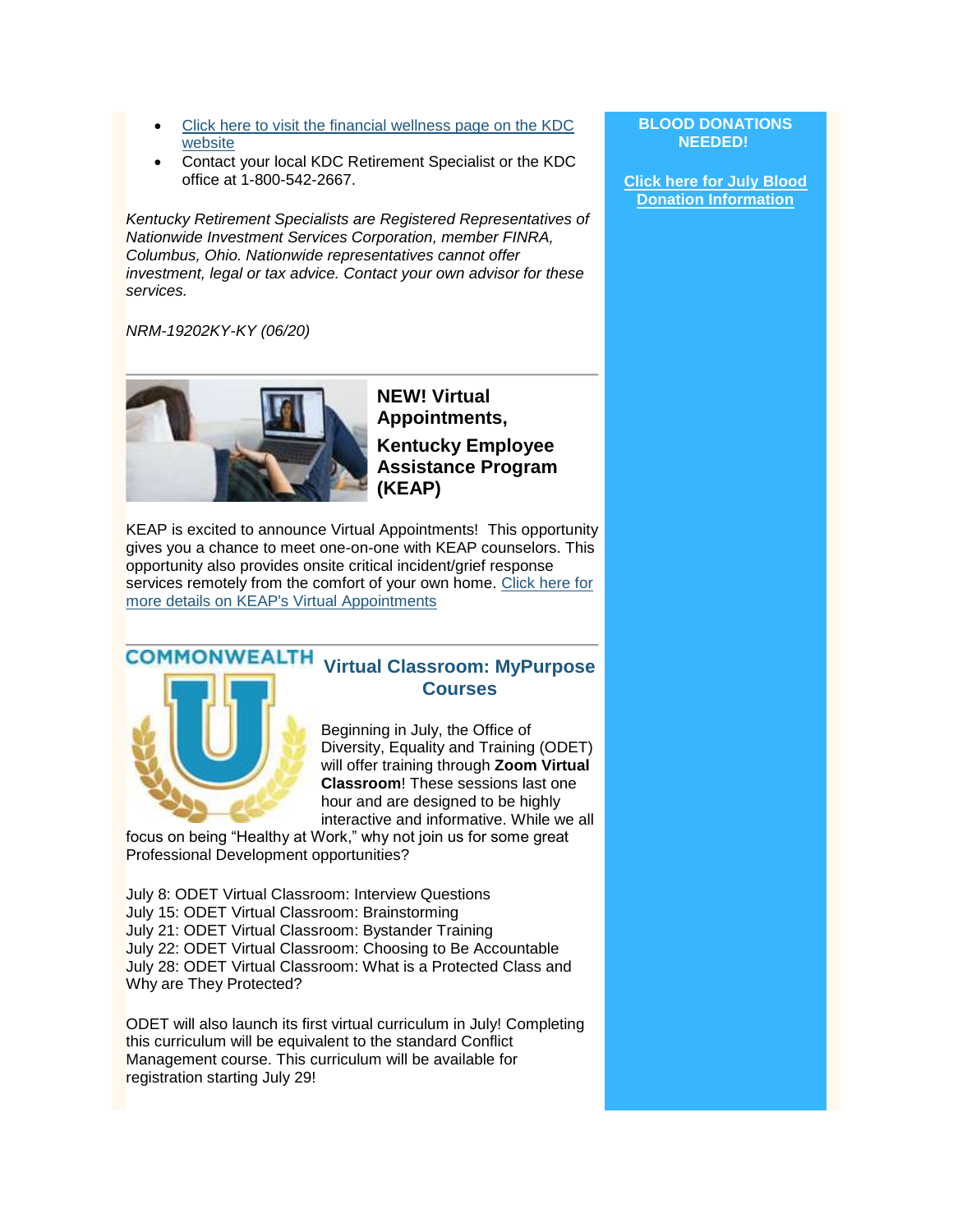Register for all of these great offerings in MyPURPOSE!

- **Experience Matters!** The ODET staff have over 152 years of combined experience in state government.
- **LinkedIn Learning** has provided free access to over 5 hours of training on [Diversity, Inclusion, and Belonging for](https://www.linkedin.com/learning/paths/diversity-inclusion-and-belonging-for-all?trk=lilblog_06-03-20_diversity-inclusion-learning-path-cQ420v_learning)  [All](https://www.linkedin.com/learning/paths/diversity-inclusion-and-belonging-for-all?trk=lilblog_06-03-20_diversity-inclusion-learning-path-cQ420v_learning) which focuses on allyship, inclusivity and equality in the workplace. This learning opportunity will be free through August 31st.

[Click here to access MyPURPOSE and get started!](https://mypurpose.ky.gov/)



## **SPECIAL EVENT! Digital Day of Financial Literacy, July 29**

As a state employee, did you know that there are numerous FREE financial resources to help you plan

for retirement, buy a home or save on medical expenses?

Join us for a day of financial well-being resource sharing and register for the two (2) live webinars with special presentations from the Kentucky Employee Assistance Program, Kentucky Employee Health Plan, Kentucky Housing Commission and Deferred Comp.

- **KEAP State Employee Money Management, 8:30 - 10:30 a.m.**
- **OER Did You Know? Financial Resources for State Employees, 12 - 1 p.m.**

Have a program-related question? Email to russell.goodwin@ky.gov prior to the event for a response by one of the panelists during the "Did You Know?" webinar Q&A segment.

This virtual event will be an introduction to money management and an overview of all the financial tools available to you at your fingertips. You don't want to miss it!

[Click here to register on](https://mykentucky.gov/app/mypurpose/) [MyPurpose](https://mykentucky.gov/app/mypurpose/) today - *[Class sizes limited](https://mykentucky.gov/app/mypurpose/)*

*Search: "KEAP" and "OER"*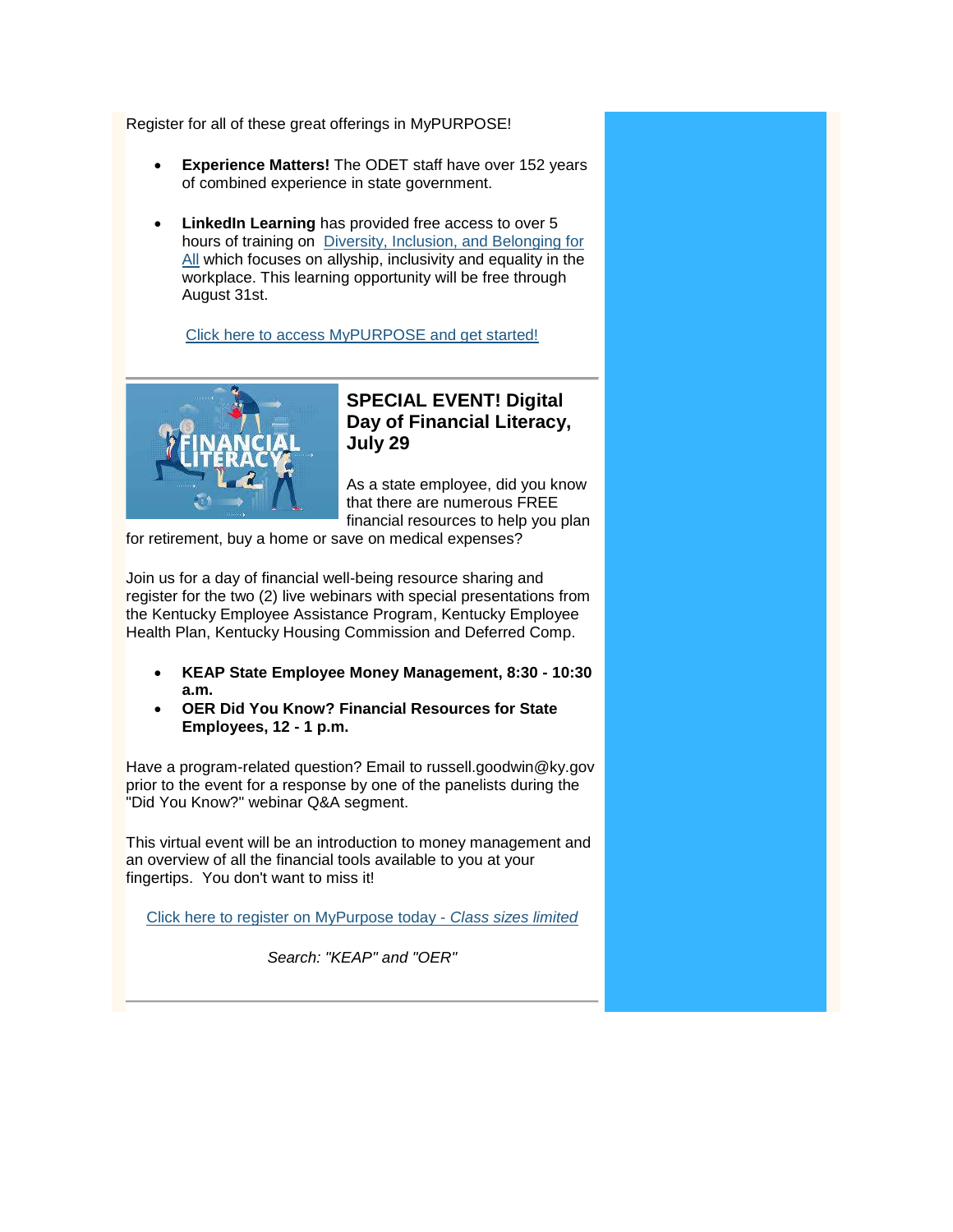

## **[Kentucky Retirement Systems](https://kyret.ky.gov/Pages/index.aspx)**

#### **New Retirement Webinars**

KRS started offering webinars this summer and the response has been outstanding! **Almost all webinars** 

**scheduled through July are full and space is limited.** You can access the schedule and video recordings of each webinar on our website. [Learn More](https://kyret.ky.gov/Members/Outreach_and_Programs/Pages/Webinars-and-Videos.aspx)

### **Managing Your Retirement Account**

Access benefit details anytime using your computer, smartphone, or tablet with [Member Self Service \(MSS\).](https://myretirement.ky.gov/Bearingpoint.BPAS.WebUI.Internet/Common/Pages/Login.aspx) New features include Apply for Retirement and Upload Documents. [Learn More](https://kyret.ky.gov/Members/Pages/Self-Service.aspx)



## **LivingWell Promise Deadline Extended, Aug. 14**

The LivingWell website is expected to be back online the week of July 6. Members will receive a letter in the mail with instructions on how to access the new site with enhanced security measures.

Due to prior site disruption, the deadline to submit your LivingWell Promise has been extended to Aug. 14 to complete either your biometric screening or health assessment.

You can visit [KEHPlivingwell.com](https://admin.govdelivery.com/accounts/KYPERS/kehplivingwell.com) after you receive your letter to complete the online Health Assessment to fulfill your Promise, or visit your health care providers office to complete a biometric screening. [Click here to get started.](https://www.totalwellnesshealth.com/gravity-landing/kehp/)

If you have any questions, please contact the KEHP HelpLine at [KEHPlivingwell@staywell.com](mailto:KEHPlivingwell@staywell.com) or 1-866-746-1316.

## **[About the Personnel Cabinet](https://personnel.ky.gov/pages/about-cabinet.aspx)**

The Personnel Cabinet provides leadership and guidance to: attract, develop, motivate and retain a talented, diverse workforce; foster an understanding of and adherence to regulatory requirements; and create a positive, supportive work environment that values all employees.

> The Personnel Cabinet is located at 501 High Street, Frankfort, KY 40601 Normal business hours are from 8 a.m. to 4:30 p.m.

### **EEO Statement**